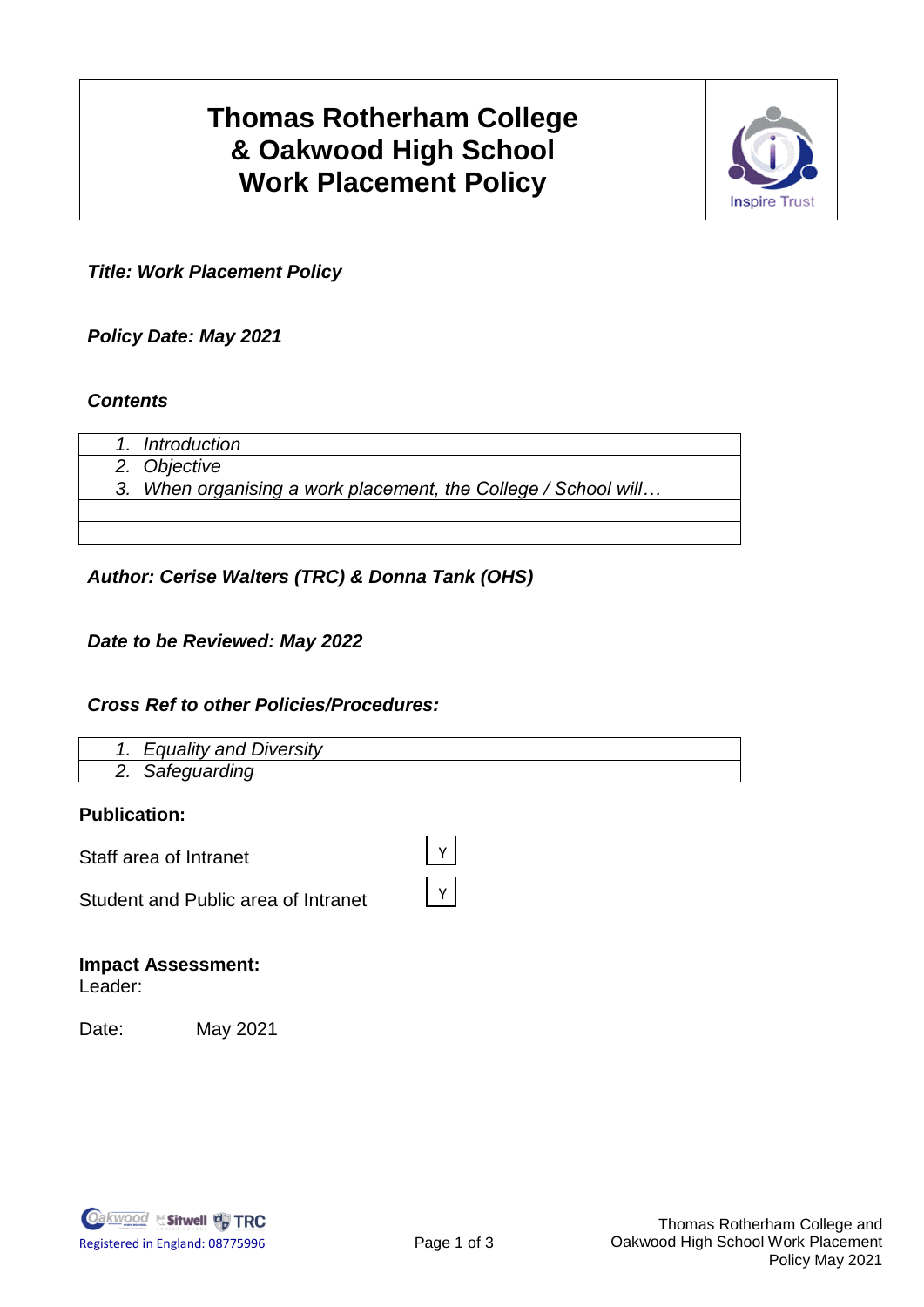## **Introduction**

Supporting Gatsby Benchmark 6, the trust's aim is that every young person will undertake a work placement during their time at OHS & TRC. This will provide self-awareness and insight into the world of work and an opportunity to experience a working environment. Increased maturity and the acquisition of skills and knowledge of a particular career are additional benefits. Work experience helps to develop co-operative and interpersonal skills alongside a sense of worth and achievement.

# **Objective**

The primary objective is to support pupils and students in organising a work placement that meets their individual needs/aspirations and to ensure that their requirements are met in respect of areas such as personal development, career aspirations, course work, timetable etc.

# **When organising a work placement, the School / College will:**

- In the first instance, encourage and support pupils / students to source a placement themselves.
- As a backup, arrange an individual interview for the pupil / student with a Work Placement Coordinator to clarify the aims and objectives of the placement to ensure that it meets their individual needs. Note that priority at TRC will be given to students who are undertaking work placement as a compulsory part of their academic course.
- Ensure a health and safety visit to all new providers is carried out and Employer Liability Insurance is checked for all current placements.
- Ensure that the pupil / student is made aware of any special requirements pertaining to the work placement including Health and Safety issues.
- Ensure that students at TRC are aware that they are responsible for their own DBS check, no costs incurred by student.
- Ensure that pupils / students are aware of the dress code and behaviour expectations whilst on placement.
- Make the students aware that it is their responsibility to catch up with all work missed as the result of a placement.
- Be available to discuss any problems that may have arisen with the employer or with the student whilst on placement (TRC)
- Ensure that the employer is briefed about the aims and objectives of the placement and given appropriate details about the student in accordance with the Trust's Data Protection Policy.
- Ensure that there is no racial, gender or disability bias in the organisation of the placement.
- Ensure that the employer is fully aware of Safeguarding responsibilities and that pupils / students know what to do in the event of a safeguarding issue.
- Ensure that the employer receives a copy of TRC's Equality and Diversity booklet for all TRC placements.

## **The School / College would look to the employers to:**